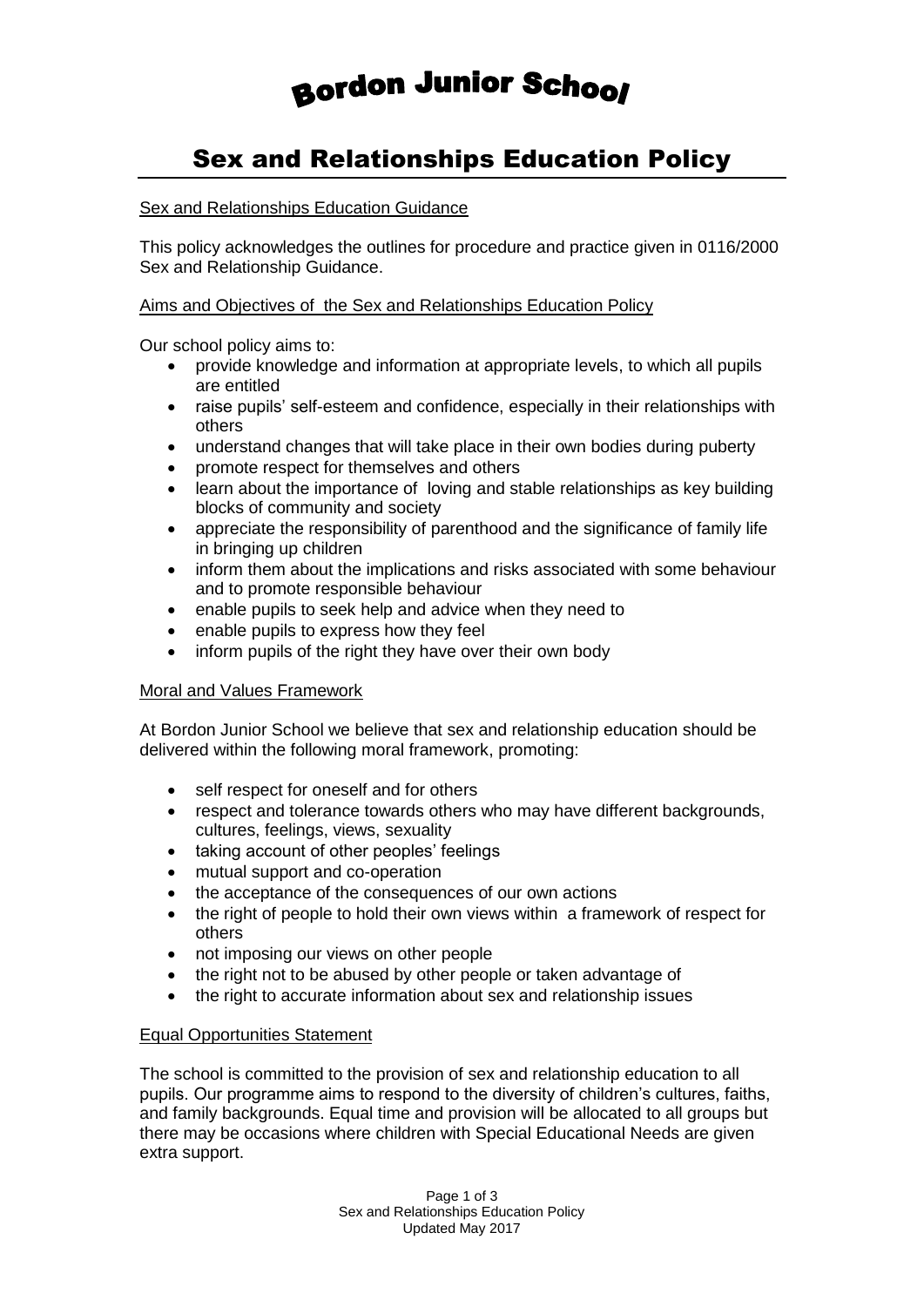# Organisation and Content

The Head teacher and PSHE/SRE co-ordinator have co-ordinated the sex and relationship education programme.

The programme is delivered by the class teacher and with support of other members of staff through team teaching.

Throughout the programme, pupils practise life skills such as assertiveness, self – awareness, decision making alongside considering all aspects of relationships. It also provides opportunities for pupils to explore their own and others' attitudes, values and opinions on a variety of issues.

Sex and relationship education is taught in mixed gender groups, with the exception of year 5 unit 5 and year 6 units 2, 3 and 4.

The video *"Living and Growing?"* is shown to pupils in year 6.

Active learning techniques such as circle time, role play, games prioritising exercises, question box, paired and group discussion are used in the teaching of sex and relationship education. Pupils are given opportunities to reflect on what they have learnt within these lessons.

As far as possible, to prevent stigmatisation of any group of people or any life choices, the pro-choice approach to PSHE and sex and relationship education is adopted. This means that every issue is presented in terms of, "some people…and others…let's explore the effect these choices might have on a person's life."

Y3 – *Families, changing body parts and being different*

Y4 – *Growing and changing, puberty and changing relationships*

Y5 – *Puberty and physical changes associated with it and changing feelings*

Y6 – *Relationships, puberty and reproduction in humans including conception and pregnancy*

#### Informing parents

Parents/ carers of children in the whole school will be informed at the beginning of the academic year. This will include the unit of work titles and will give opportunities for parents to review the materials to be used.

#### **Withdrawal**

Parents/carers have the right to withdraw their children from all or part of the sex and relationships education provided at school except for those parts included in statutory National Curriculum Science.

Those parents/carers wishing to exercise this right are invited to talk to the Head teacher who will explore any concerns and discuss any impact that withdrawal may have on the child.

Materials are available to parents/carers who wish to supplement the school sex and relationship education programme or who wish to deliver the programme to their children at home.